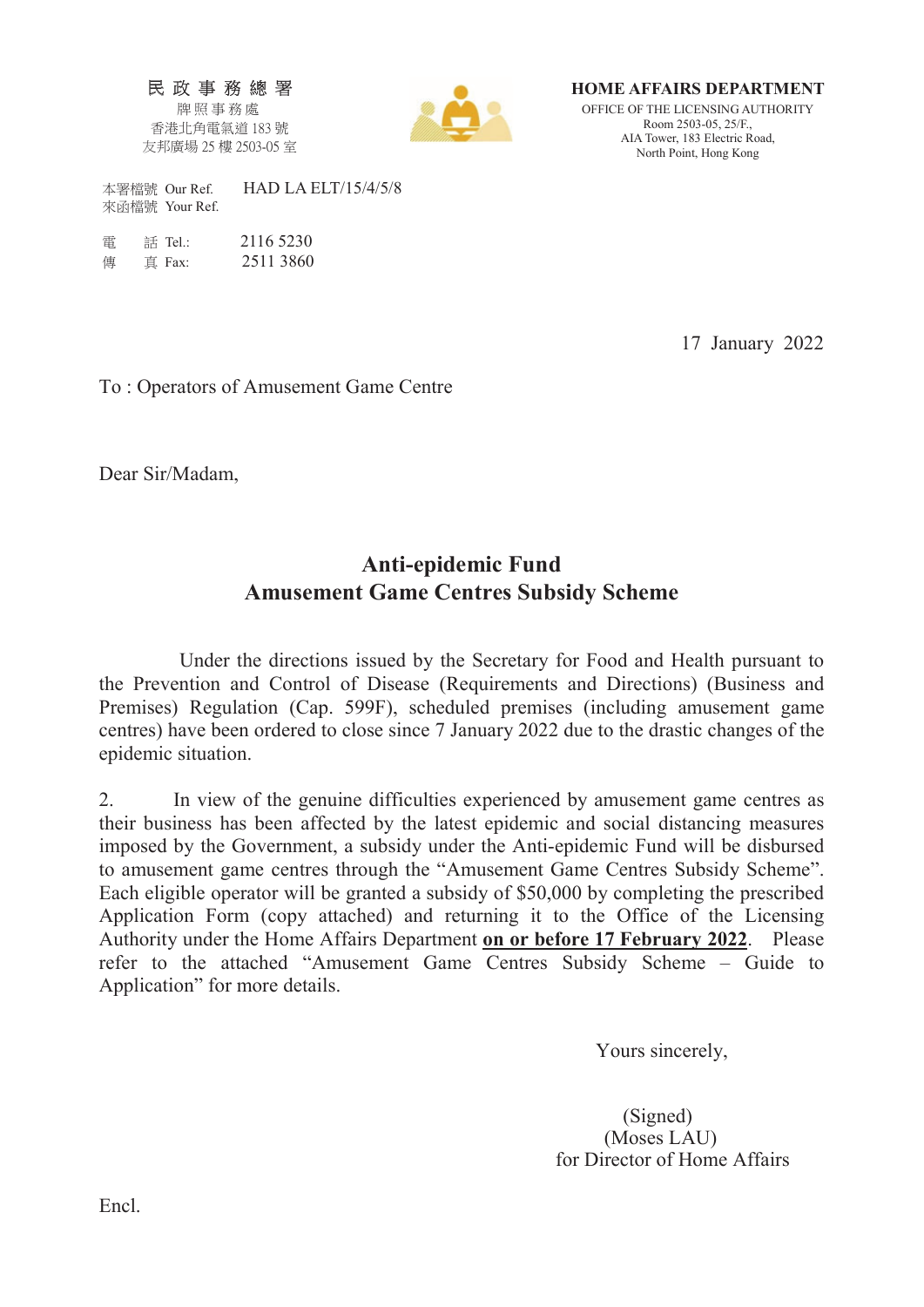## **Anti-epidemic Fund Amusement Game Centres Subsidy Scheme**

## **Guide to Application (Application period: 17 January 2022 to 17 February 2022)**

### **Introduction**

 Under the directions issued by the Secretary for Food and Health pursuant to the Prevention and Control of Disease (Requirements and Directions) (Business and Premises) Regulation (Cap. 599F), scheduled premises (including amusement game centres) have been ordered to close since 7 January 2022 due to the drastic changes of the epidemic situation.

2. In view of the genuine difficulties experienced by amusement game centres as their business has been affected by the latest epidemic and social distancing measures imposed by the Government, a subsidy under the Antiepidemic Fund will be disbursed to amusement game centres through the "Amusement Game Centres Subsidy Scheme". Eligible operators of licensed amusement game centres ("AGCs") under the Amusement Game Centres Ordinance (Cap. 435), eligible operators of e-sports venues that have been duly exempted, or have applied for but not yet obtained an exemption for e-sports operation, from Cap. 435 and eligible operators of internet computer services centres ("ICSC") registered with the Office of the Licensing Authority ("OLA") under the Home Affairs Department may apply for a one-off subsidy of \$50,000.

### **Eligibility**

.

3. The operator must fulfill the following criteria in order to become eligible under this subsidy scheme:

*(a) be either one of the following:* 

(i) the holder of an AGC licence that is valid for any period within the period from 7 January 2022 to 20 January 2022 ("the specified period"1), and such licence application was made on or before the Government's announcement of the closure order under the Prevention and Control of Disease (Requirements and Directions) (Business and

<sup>1</sup> The period which AGCs were ordered to closed in accordance with the directions issued by the Secretary for Food and Heath under the Prevention and Control of Disease (Requirements and Directions) (Business and Premises) Regulation (Cap. 599F). "The specified period" may be further extended in response to the latest direction(s) issued by the Secretary for Food and Heath.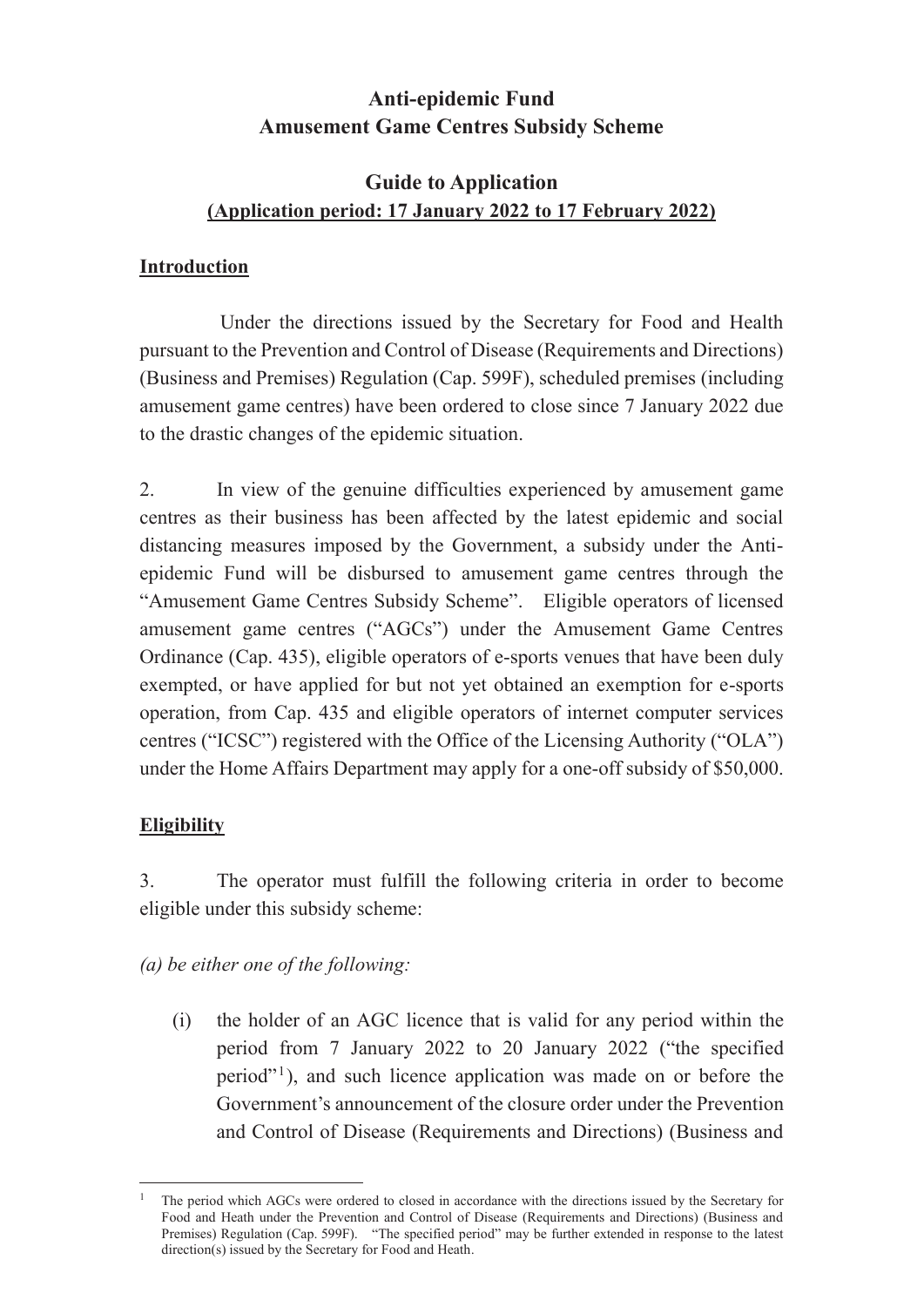Premises) Regulation (Cap. 599F) on 5 January 2022;

- (ii) the person-in-charge of an e-sports venue which has been exempted from Cap. 435 for any period within the specified period;
- (iii) the applicant for an AGC exemption for e-sports operation which was in place before the announcement of the fifth round of the AEF on 11 January 2022; or
- (iv) the person-in-charge of an ICSC in operation registered with the  $OLA<sup>2</sup>$ before the announcement of the fifth round of the AEF on 11 January 2022;

### **and**

*(b) the AGC / e-sports venue / ICSC concerned is still in operation and the subject AGC licence (or such renewed licence) / exemption from Cap. 435 / e-sports exemption application / ICSC registration of an eligible operator should remain valid at the time of submitting an application under this subsidy scheme.* 

4. Operators mentioned in paragraphs  $2(a)(iii)$  and  $2(a)(iv)$  should substantiate that the concerned premises are genuine e-sports venues and ICSCs respectively. To achieve this purpose, the relevant operators are required to submit the following supporting documents / information (and other documents / information as required by the OLA) for vetting:

- (a) for operators of e-sports venues, such operators should submit the detailed mode of operation (if they had not done so for their exemption application) to substantiate that the concerned premises are genuine esports venues;
- (b) for operators of ICSCs, photocopies of the business registration certificates and other relevant documentary proofs (including but not limited to contracts with / bills from internet service providers providing internet connection services) should be submitted by the operators to demonstrate that the venues have all along been operating as ICSCs.

<sup>.</sup> <sup>2</sup> The applications from non-registered ICSCs which were established before August 2003 and have been in operation in the same premises since then would be considered on a case-by-case basis.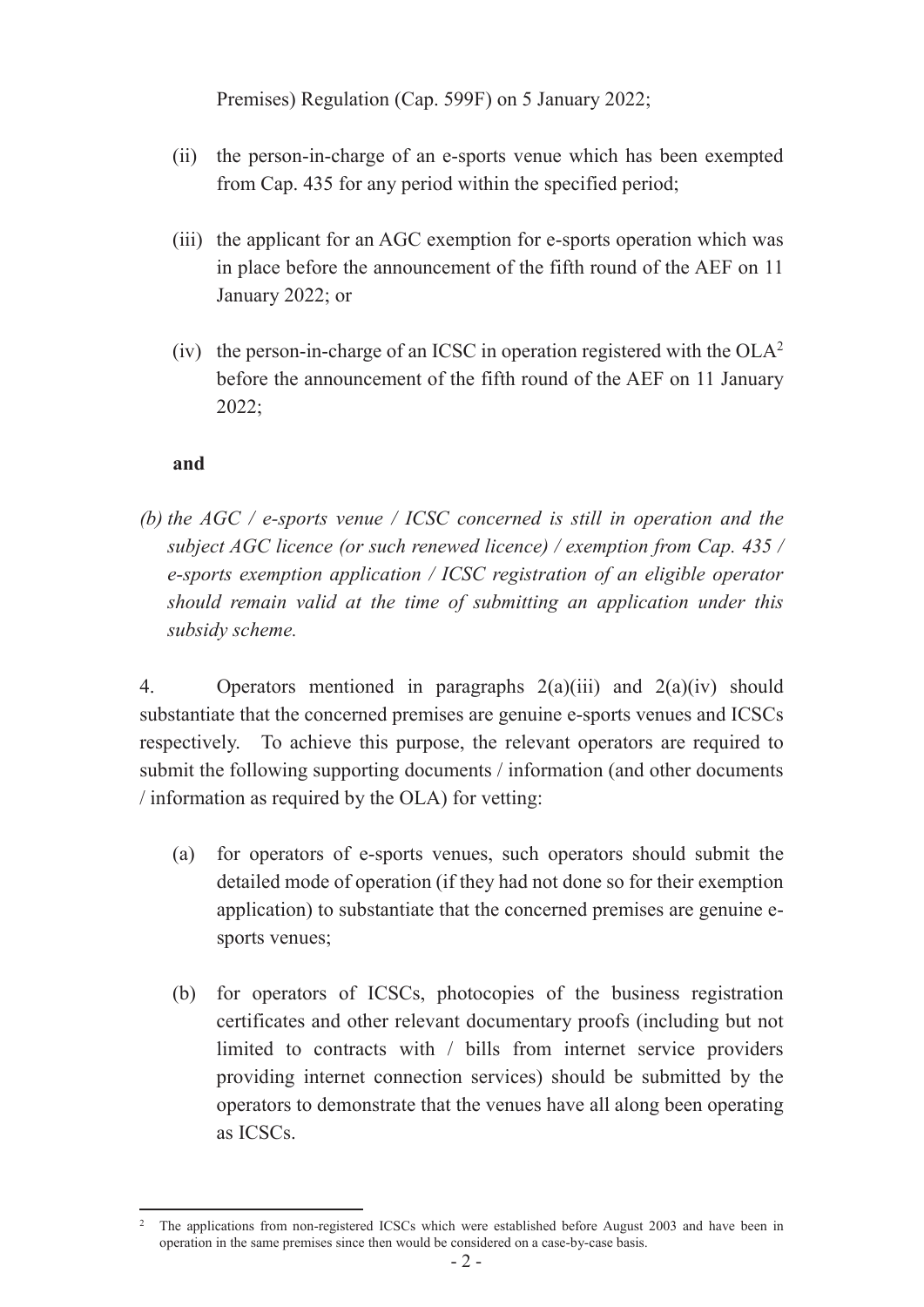Failure to submit the above documents / information and other documentary proofs as required by the OLA may render an operator ineligible under this subsidy scheme.

5. An operator of a registered ICSC may also be applying for an AGC exemption for e-sports operation for the same premises. Such operator should only be entitled to one subsidy under this subsidy scheme for the same premises.

6. If non-compliance with the closure order under Cap. 599F or with the licence / exemption conditions (if applicable) is identified, the Government reserves the right of taking appropriate action on the application for a subsidy.

### **Application period and procedures**

### Application period

7. Completed application forms with the required document(s) must be submitted to the OLA between 17 January 2022 and 17 February 2022 (both dates inclusive) by post or in person. **Late submission of application forms**  will not be accepted. For applications submitted by post, the postmark date will be taken as the date of submission.

### Application procedures

8. Operators may download the application form on the website of the OLA (www.hadla.gov.hk) or obtain it from its office. Completed application forms, together with the documentary proofs (if applicable) (see paragraph 4 above), should be submitted to the OLA by post or in person. Should additional supporting documents / information be required, the OLA will get in touch with the applicant as soon as possible.

### **Disbursement of subsidy**

9. Should the application be approved, the OLA will inform the applicant in writing and arrange to disburse the subsidy by crossed cheque by post to the premises address as specified in the application form.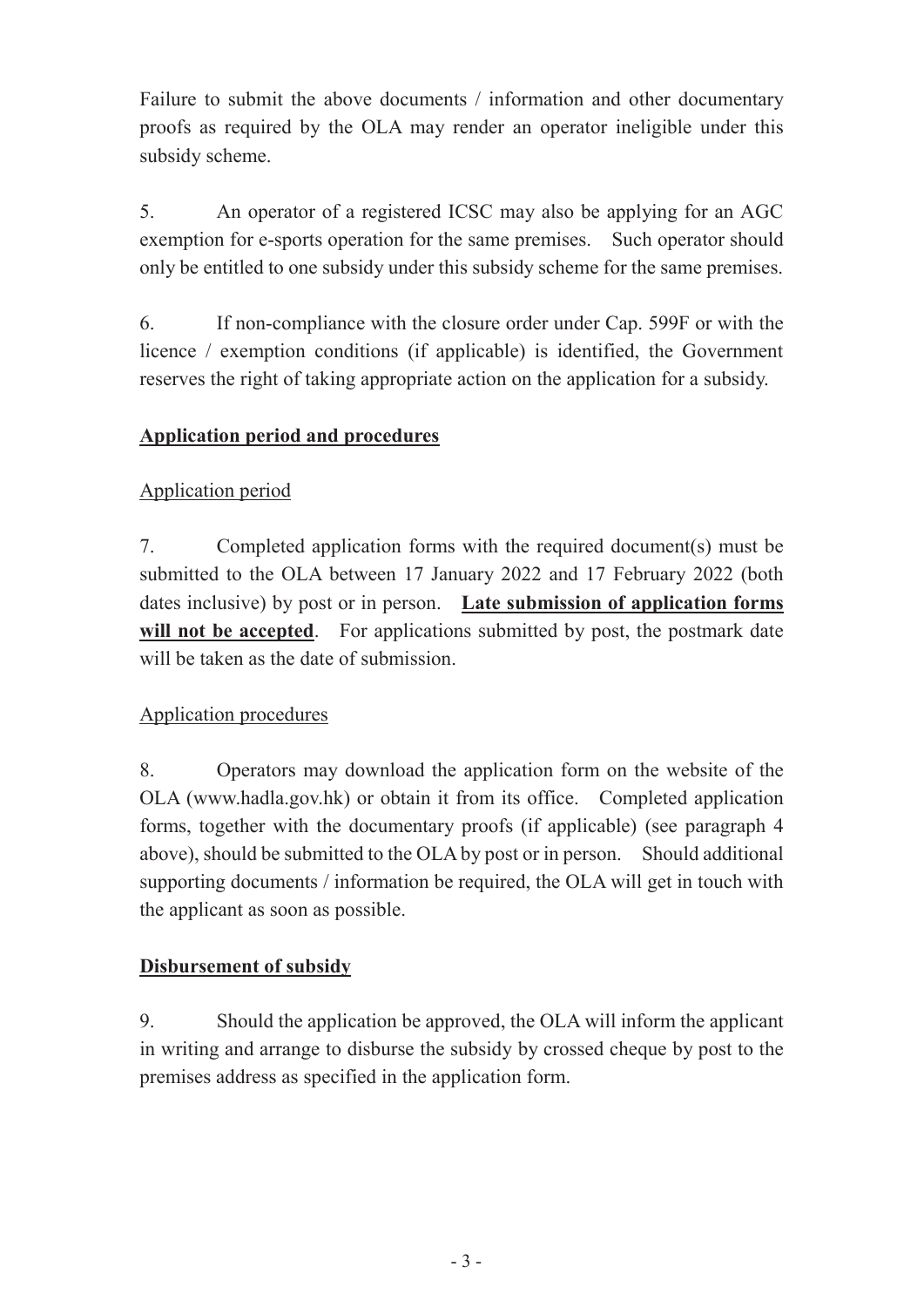# **Enquiry**

| Email:     | $el(\omega)$ had.gov.hk                   |  |
|------------|-------------------------------------------|--|
| Telephone: | 2116 5230                                 |  |
| Fax:       | 2511 3860                                 |  |
| Address:   | Rooms 2503-05, 25/F, AIA Tower,           |  |
|            | 183 Electric Road, North Point, Hong Kong |  |

For enquiries, please contact the OLA:  $10.$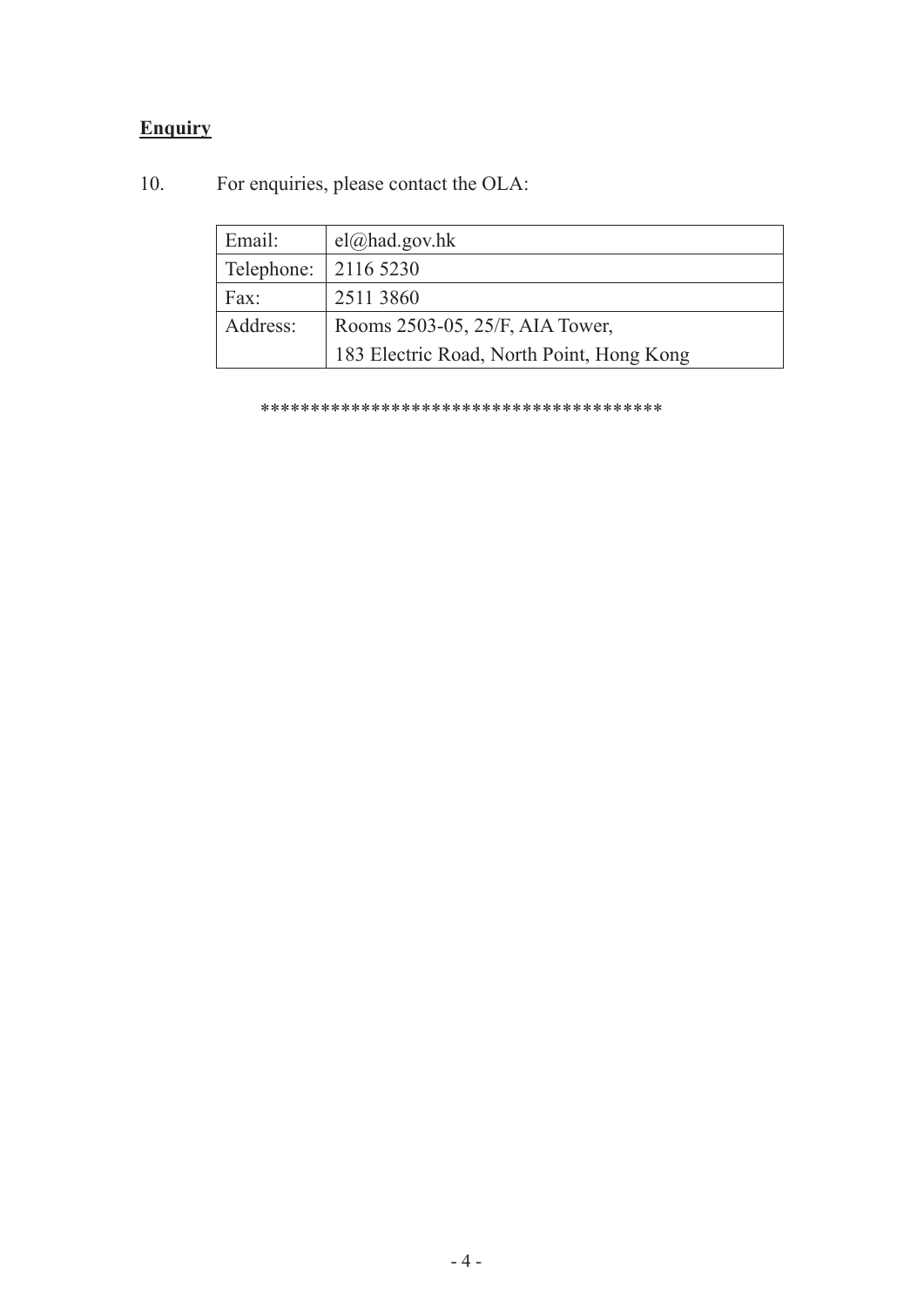#### 防疫抗疫基金 遊戲機中心資助計劃

### **Anti-epidemic Fund**

#### **Amusement Game Centres Subsidy Scheme**

#### 申請表格 Application Form

### 1. 處所類型 Type of Premises

- □ 持牌遊戲機中心 Licensed Amusement Game Cenrtre (AGC)  $\overline{\phantom{a}}$ (檔案編號 Ref.: T-
- □ 獲豁免受《遊戲機中心條例》(第435章)規管的電子競技場地 Exempted Electronic Sports (e-sports) Venues under the Amusement Game Centres Ordinance (Cap. 435) (檔案編號 Ref.: E- )
- □ 營運者已遞交豁免受第435章規管申請的電競場地 E-sports Venues which operator has applied for an exemption from Cap. 435 (檔案編號 Ref.: E-
- □ 已登記的互聯網電腦服務中心 Registered Internet Computer Services Centre (ICSC)<sup>1</sup>
- (登記年份/開業日期 Year of Registration / Date of establishment : )

### 2. 牌照持有人/處所負責人或申請人 Licence Holder/ Person-in-Charge or Applicant

(中文) 姓名 Name:  $(Eng)$ 

公司名稱 Name of Body Corporate:

(名稱須與牌照/申請表/申報表上的相同 The name must tally with that in the licence/application form/notification form)

#### 3. 處所地址 Premises Address

(處所地址須與牌照/申請表/申報表上的相同 The premises address must tally with that in the licence/ application form/notification form)

### 4. 收款帳戶 (牌照持有人/處所負責人/申請人/公司) 名稱 Name of Payee (Licence Holder/ Person-in-Charge/ **Applicant/Body Corporate) as Shown on Bank Account:**

(收款帳戶名稱須與牌照/申請表/申報表上的相同 The name of payee must tally with that in the licence/application form/notification form)

5. 收取郵寄劃線支票地址 (如與處所地址不同) (請提供英文地址) Address for Receiving Crossed Cheque by Post (if different from the premises address) (Please provide address in English)

6. 證明文件 / 其他資料 Supporting Documents / Other Information:

(A) 適用於營運者已遞交豁免受第435章規管申請的電競場地 Applicable to e-sports venue which operator has applied for an exemption from Cap. 435:

口 本人已經提交詳細的營運模式,以證明營運的場地是真正的電競場地。(若申請豁免的營運者尚未提交詳細的營 *運模式,請參閱相關的申請表格(即 E-1 表格)的(丙)部分 「擬建議為電子競技(電競)場地詳情」*。) I have submitted the detailed mode of operation to substantiate that the venue in operation is a genuine e-sports venue. (For exemption applicants who have not done so, please refer to Part (C) "Details of the Proposed Electronic Sports (E-sports)

Venue" of the relevant application form  $(i.e. Form E-1)$ )

- (B) 適用於已登記的互聯網電腦服務中心 Applicable to registered ICSC:
- □ 本人已將商業登記證和其他相關證明文件 (包括但不限於互聯網服務供應商的合同/賬單) 的影印本夾附於此申 請表格,以證明該場所一直都是以互聯網電腦服務中心的形式運作。

I have attached photocopies of the business registration certificates and other relevant documentary proofs to this application form (including but not limited to contracts with / bills from internet service providers providing internet connection services) to demonstrate that the venue has all along been operating as an ICSC.

#### 如有需要,牌照處或會要求營運者提交其他證明文件/資料。

The OLA may require the operator to submit other supporting documents/information if necessary.

適用於已按《互聯網電腦服務中心經營者守則守則》向牌照事務處(牌照處)提交填妥的申報表作登記的互聯網電腦服務中心。如互聯網電腦服務中 心早於2003年8月《守則》推出前已經開業並於同一處所營運至今,有關營運者可填妥本表格並提交有關開業年期的證明文件/相關記錄,牌照處會 在遊戲機中心資助計劃下就有關個案作個別考慮。

Applicable to ICSCs registered by sending the completed notification form to the Office of the Licensing Authority (OLA) according to the "Code of Practice for Internet Computer Services Centres Operators" (the Code). If the ICSC was established before the Code was issued in August 2003 and has been in operation in the same premises since then, the relevant operator may complete this Form and submit it with supporting documents to the OLA for consideration under the Amusement Game Centres Subsidy Scheme on a case-by-case basis.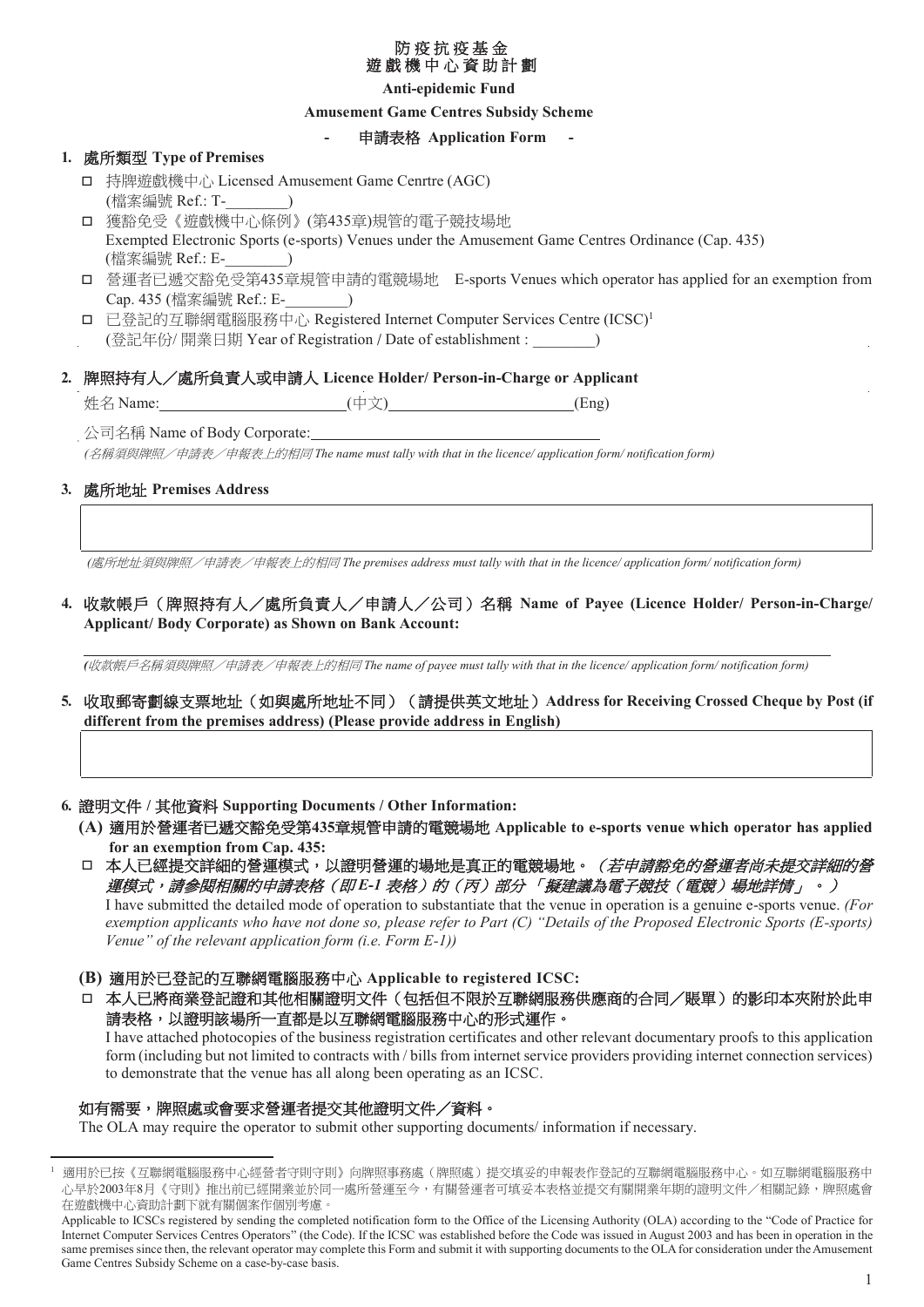#### 7. 聲明 Declaration

- (a) 本人(即本表格簽署人)聲明本人為本表格所示的牌照持有人/處所負責人或申請人。 I, the signatory of this Form, declare that I am the licence holder/ person-in-charge or applicant as specified in this Form.
- (b) 本人現代表表格內所示的處所聲明,本人已仔細閱讀「防疫抗疫基金 遊戲機中心資助計劃(下稱「該計劃」) 申請指引」以及本表格的所有部 分,並完全明白其中內容及同意遵守當中的所有條款及細則。

On behalf of the premises as specified in this Form, I now declare that I have carefully read all sections of the "Anti-epidemic Fund - Amusement Game Centres Subsidy Scheme ("the Scheme") - Guide to Application" and this Form and fully understand the contents thereof and agree to comply with the terms and conditions of the above documents.

(c) 本人已閱讀以下「收集個人資料的聲明」及完全明白其內容。 I have read the following "Personal Information Collection Statement" and fully understand its contents.

#### **收集個人資料的聲明 Personal Information Collection Statement**

收集資料的目的:香港特別行砭區政府(下稱「政府」)及其代理人會就該計劃使用本表格內及附交的資料(下稱「資料」),作 7列一項或多項用途或作其他直接有關的用途:

Purpose of Collection: The data provided in and attached to this Form ("the Data") in respect of the Scheme, will be used by the Government of the Hong Kong Special Administrative Region ("theGovernment") and its agents for one or more of the following purposes and any directly related purpose:

- i. 在該計劃下辦理申請及領取款項事宜(如適用),並在有需要時就與該計劃有關的事宜聯絡你;
- to process application and payment (if applicable) under the Scheme and if required, to communicate with you for matters relating to the Scheme;
- ii. 執行該計劃,包括但不限於發放相關款項;及<br>to administer the Scheme, including but not limited to effecting payment; and
- iii. 作法律規定、授權或准許的用途。

any other purposes as may be required, authorised or permitted by law.

提供的資料純屬自願,但你如果沒有提供足夠和正確的資料,有關申請可能無法處理。

It is voluntary for you to supply the Data but if you fail to supply any of the data required by this Form, the application may not be processed.

資料轉交的類別:你所提供的資料,或會向相關的政府政策局和部門及其代理人、銀行及資料的其他承轉人或其他參與該計劃的行政及運作的 各方披露

Classes of Transferees: The Data you provide may be disclosed to relevant bureaux and departments of the Government, their agents, banks and other transferees and any other parties involved in the administration and operation of the Scheme.

查閱個人資料:除了《個人資料(私隱)條例》(第486章)規定的豁免範圍之外,你有權要求查閱及改正未被刪除的個人資料。 Access to Personal Data: Except where there is an exemption provided under the Personal Data (Privacy) Ordinance (Cap. 486), you have the right to request access to and correction of your personal data provided in this Form when the data have not been erased. 查詢:你的要求或查詢可以電郵(電郵地址: el@had.gov.hk)、傳真 (號碼: 2511 3860) 或郵遞方式送交香港北角電氣道183號友邦廣場25樓 2503-05室民政事務總署牌照事務處。

Enquiries: Your requests or enquiries should be addressed by email (email address: el@had.gov.hk), fax (no. 2511 3860) or by post to the Office of the Licensing Authority, Home Affairs Department at Room 2503-05, 25/F., AIA Tower, 183 Electric Road, North Point, Hong Kong.

(d) 本人同意政府把該計劃的款項以**劃線支票**發放予收款帳戶,並寄往本表格內指定的處所。本人亦同意並承諾,如政府就該計劃向牌照持有人 所負責人或申請人支付的款項超過既完款額,或因任何原因誤向該牌照持有人/處所負責人或申請人支付任何款項,本人定當立即通知政府並退 回任何多付或誤付的款項,並同意賠償政府可能出現或招致的損失、損害賠償、費用、收費或支出,其中可能包括因延遲或未能退回多付或誤付 的款項而出現的情況。

I agree that the payment under the Scheme be released to the name of payee by a **crossed cheque** by post to the address as specified in this Form. I also agree and undertake to notify the Government forthwith of any overpayment or any payment by mistake for whatever reason to the licence holder/ person-in-charge or applicant under the Scheme and refund the same to the Government and agree to indemnify the Government against any losses, damages, costs, charges and expenses which the Government may sustain or incur, which may include those as a result of delay in returning or failure to return such overpayment or payment by mistake.

- (e) 本人明白每一間合資格處所只可提交一份申請。重複遞交的申請將不獲處理。 I understand that only one application may be submitted for each eligible premises. Duplicate submission will not be processed.
- (f) 本人聲明在本表格填報及附交的資料均屬正確無訛。本人明白倘若本人蓄意或存心虛報資料或隱瞞任何事項,或錯誤引導政府以獲取該計劃的款 項,本人可被刑事檢控。 I declare that the Data is true, complete and accurate. I understand that if I knowingly or willfully make any false statement or withhold any information, or otherwise mislead the Government for the purpose of obtaining payment under the Scheme, it will render me liable to criminal prosecution.
- (g) 本人同意,如提供予政府的資料/文件屬虛假、不完整、不準確、不正確、具誤導性或該申請並不符合資格,政府並無責任處理有關申請。 I agree that the Government shall have no obligation to process the application if any information/document(s) provided to the Government is at any time found to be false, incomplete, inaccurate, incorrect, misleading or such application is ineligible under the Scheme.